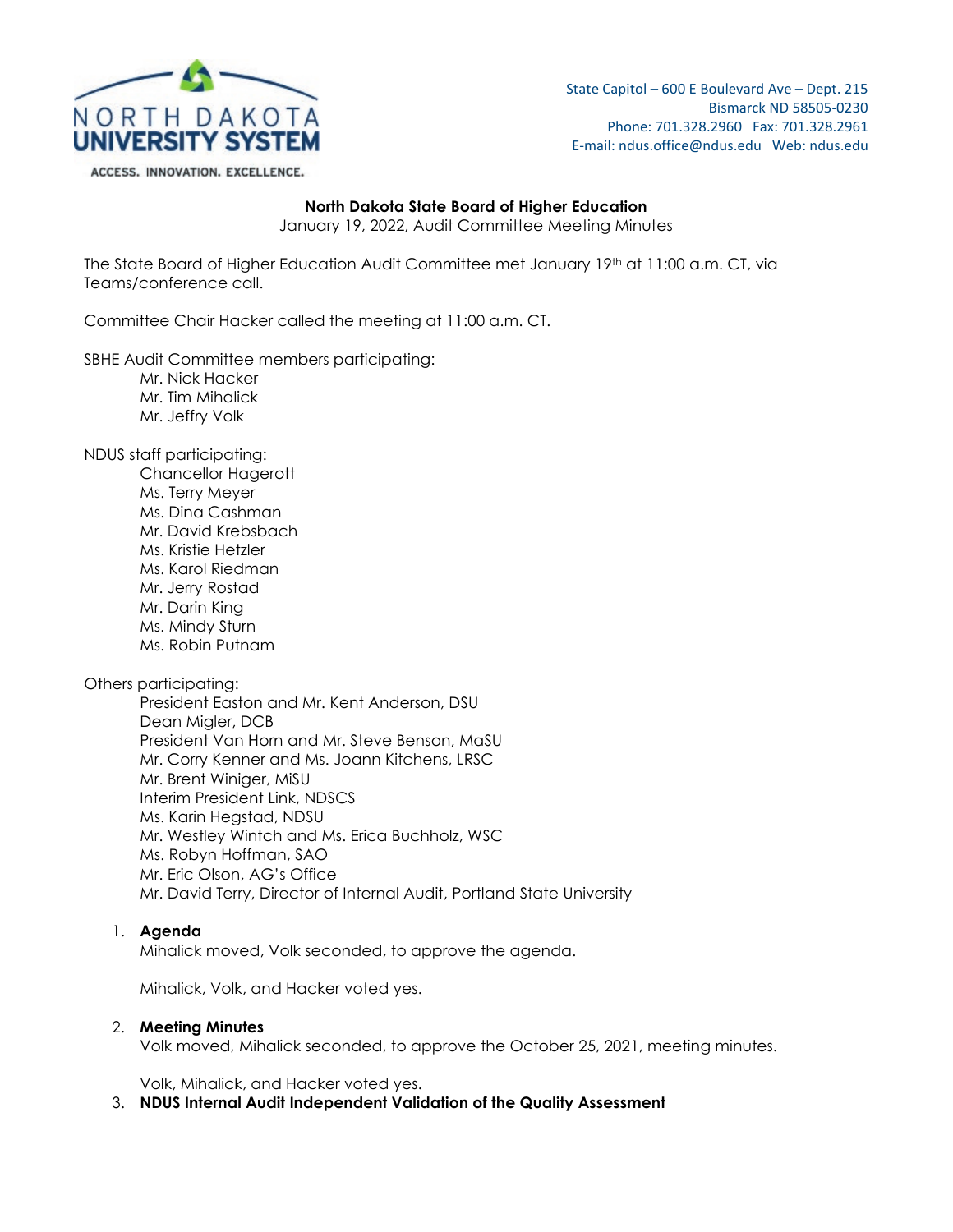Mr. David Terry, Director of Internal Audit, Portland State University, provided an overview of the [NDUS Internal Audit Independent Validation of the Quality Assessment.](https://ndusbpos.sharepoint.com/:b:/s/NDUSSBHE/EbHg7zbE9K5HqyJGxl5qDgkBPBqxQt52N6aJt3pl3gmfeg?e=RLEkOo) The committee discussed several components:

- Every five years is standard practice for this type of review.
- The review was conducted by an independent third-party independent.
- The process included broad stakeholder input and information.
- Expected common standards for internal audit functions.
- Strengths and opportunities for improvement identified.
- Governance and reporting relationship to audit committee, NDUS IA has a dual reporting that aligns with the best practice in the industry.
- Development of the NDUS IA program, policy manual, and charter.
- NDUS IA should develop IT auditing capabilities, having a contract with a firm to utilize an IT auditor or hiring an IT auditor.
- IT Governance and the Compliance and Ethics program should be audited.
- Coordination between system and campus auditors could be improved, reporting/governance to be reviewed.
- Ethics program is suggested to be outsourced due to the close relationship with the compliance officer.
- Continue to improve on internal quality self-assessment as the function continues to develop.

Mihalick moved, Volk seconded, to accept the NDUS Internal Audit Independent Validation of the Quality Assessment report.

Mihalick, Volk, and Hacker voted yes.

# 4. **NDUS Internal Audit Plan for FY22**

Ms. Dina Cashman reviewed the [NDUS Internal Audit Plan](https://ndusbpos.sharepoint.com/:b:/s/NDUSSBHE/EdcAU7LzDfRJlLrQmvlpPEsBN3XeX9ZgX2kklpcfoKtnjA?e=0cbiYI) for FY22.

Mihalick moved, Volk seconded, to approve the NDUS Internal Audit Plan for FY22.

Volk, Mihalick, and Hacker voted yes.

# 5. **Executive Session** (11:50 a.m. CT)

Volk moved, Mihalick seconded, to enter Executive Session at 11:50 p.m. CT., to consider (1) the State Auditor's draft financial audit report of the North Dakota University System for FY21, and (2) any response from the institutions/entities to the draft report and associated recommendations. The executive session shall be limited to members of the Committee, the Chancellor and staff, Board counsel, representatives of the State Auditor's office, and invited campus officials.

The legal authority for closing this portion of the meeting is North Dakota Century Code sections 44-04-19.2 and 54-10-26.

Mihalick, Volk, and Hacker voted yes.

SBHE Audit Committee members participating:

Mr. Nick Hacker Mr. Tim Mihalick Mr. Jeffry Volk

Others participating: Chancellor Hagerott, NDUS